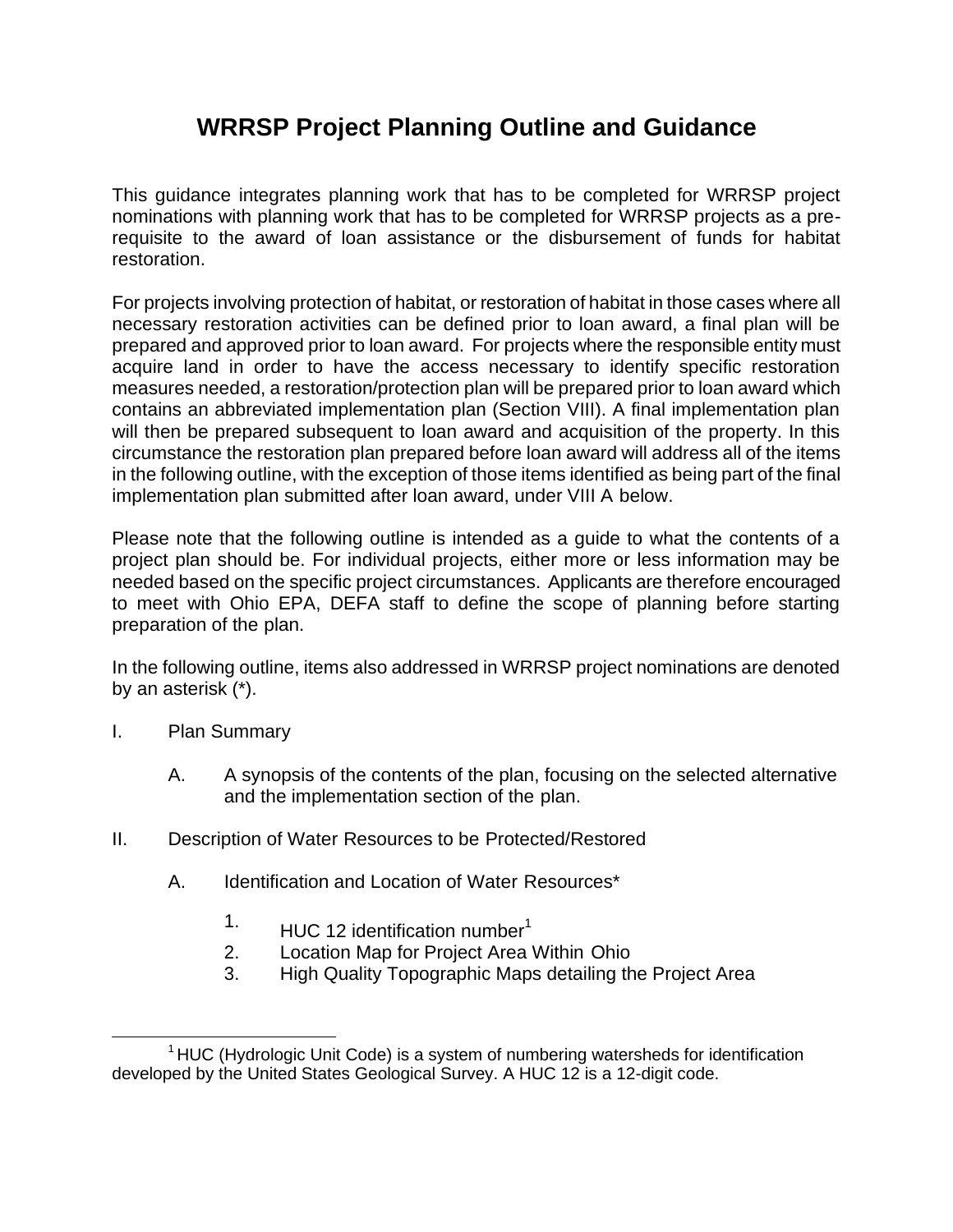- B. Overview of Water Resources
	- 1. Using A above, provide descriptive information for the HUC 12 unit and the waterbody segment, which contains the project area such as found in the biological and water quality monitoring assessments found on Ohio EPA's website<sup>2</sup> and from firsthand observations of the project site.\* In the case of wetlands, discuss the setting/connection with other water bodies or groundwater and vegetative classification.
	- 2. Identify assigned beneficial uses, anti-degradation categories referring to Ohio Water Quality Standards<sup>3</sup>. In the case of wetlands, indicate ORAM score, wetland regulatory category and acreage. \*
	- 3. Identify the current status of the water resources relative to meeting designated aquatic life uses or, in the case of wetlands, category  $3^4$ .
- C. Biological Features of the Water Resource\*
	- 1. Rare, threatened, or endangered plant and animal species
	- 2. Invasive, non-native species and their potential impacts
	- 3. Current habitat quality of the resource in question
	- 4. Other important/unique environmental features or resources
- III. Description of Surrounding Land Use\*
	- A. Land Cover Description
		- 1. Identify percentages of different categories of land use within the HUC 12, as well as within the project area.
		- 2. Identify currently protected lands within the HUC 12 and project area.
		- 3. Discuss the status and trends of land use and describe how these may affect water quality and aquatic habitat in the future.
- IV. Identification of Key Issues Related to Support of Aquatic Life Uses or Wetland Category 3\*
	- A. Making reference to QHEI, HHEI, or ORAM,<sup>5</sup> provide a narrative description

 $4$ Wetlands are designated, as provided in the Ohio Administrative Code, as either category 1, 2 or 3 wetlands. Category 3 wetlands are the highest quality wetlands in Ohio.

<sup>5</sup>QHEI (Qualitative Habitat Evaluation Index), HHEI (Headwater Habitat Evaluation Index) and ORAM (Ohio Rapid Assessment Method) are indices developed by Ohio EPA for determining habitat quality and/or type of water resources.

<sup>&</sup>lt;sup>2</sup>This information can be found at: [http://epa.ohio.gov/dsw/document\\_index/psdindx.aspx.](http://epa.ohio.gov/dsw/document_index/psdindx.aspx)

 ${}^{3}$ Standards based on designated uses provided in the Ohio Administrative Code for waterbodies in Ohio.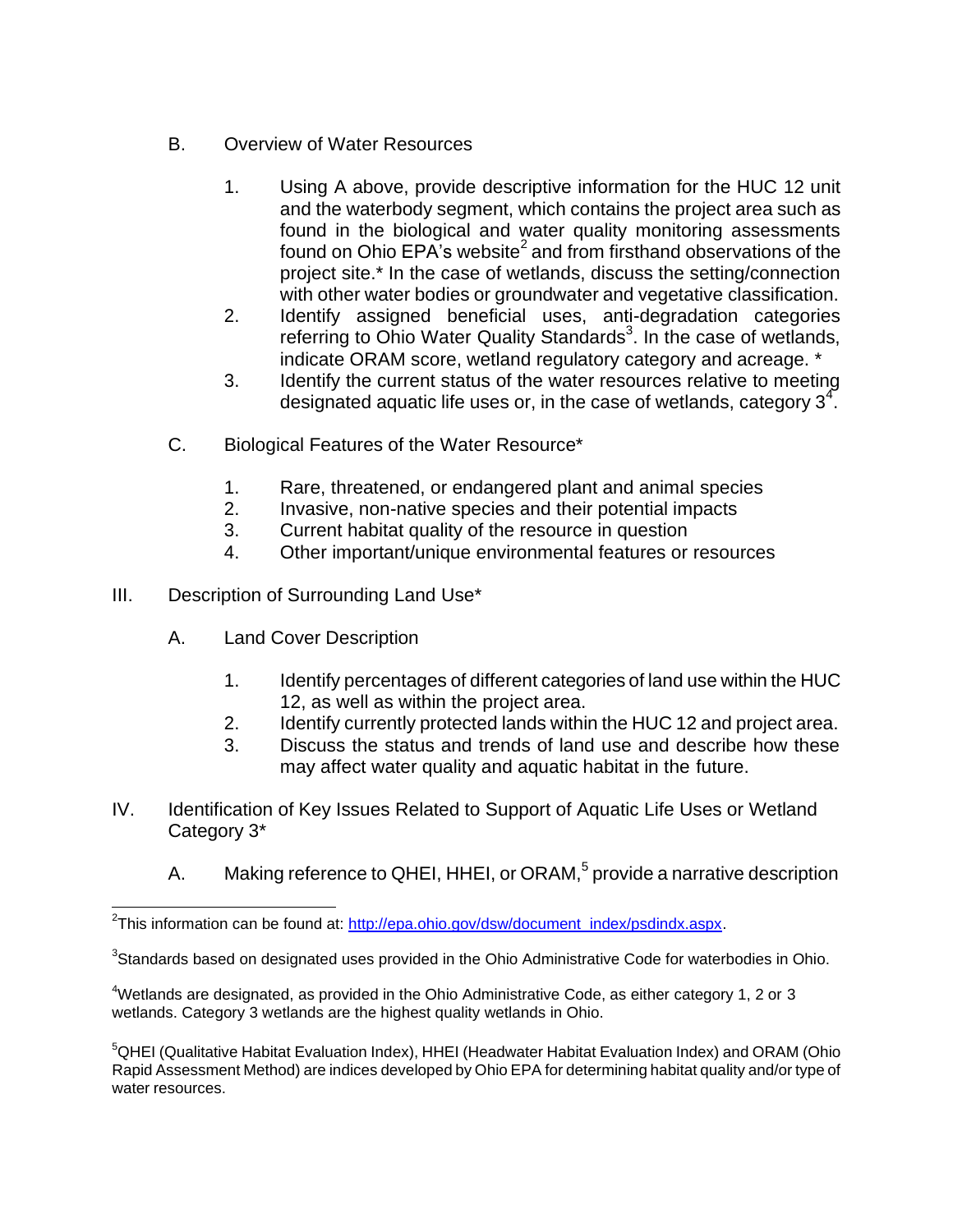of past habitat modifications or other problems relating to habitat either threatening or preventing attainment of aquatic life use, or for wetlands, attainment of category 3.

- B. Describe the origins of impairments or threats, including both point and nonpoint sources, relating these to what is known about the current status and trends of the water resource in question.
- C. Identify and describe the history of previous water quality improvement efforts in the watershed
- D. Identify and describe current efforts that are occurring in the watershed which will help meet water quality standards, especially aquatic life designated uses or, in the case of wetlands, category 3. If an Ohio EPAapproved TMDL or WAP exists for the area, relate the current efforts to the implementation recommendations of the report.
- E. Develop a problem/issue statement regarding habitat integrity, related to attainment or maintenance of aquatic life use or wetland category 3, which takes into account A-D above and surrounding land uses as covered in III. above.
- V. Restoration/Protection Objective\*
	- A. Based on the problem/issue statement regarding habitat integrity, and the causes identified for either non-attainment or threats to attainment of aquatic life use or, in the case of wetlands, attainment of category 3, describe the habitat restoration/protection objectives for the WRRSP project.
		- 1. If the project is in an area covered by either a  $\text{TMDL}^6$  or  $\text{WAP}^7$  that has been approved by Ohio EPA, indicate whether the restoration/protection objective regarding habitat integrity is consistent with the findings of this planning document.
- VI. Alternatives to Achieve Restoration/Protection Objective

 $\textsuperscript{6}$ TMDL (Total Maximum Daily Load) plans are comprehensive plans prepared for watersheds, which are prepared and adopted by Ohio EPA and local watershed groups to meet the requirements of the Federal Water Pollution Control Act (a.k.a., Clean Water Act). Further information on TMDLs in Ohio can be found at [http://www.epa.ohio.gov/dsw/tmdl/index.aspx.](http://www.epa.ohio.gov/dsw/tmdl/index.aspx)

<sup>&</sup>lt;sup>7</sup>WAPs (Watershed Action Plan) are locally developed plans for watersheds done either separately or in conjunction with TMDL plans. These plans follow planning guidelines developed by Ohio EPA, Division of Surface Water.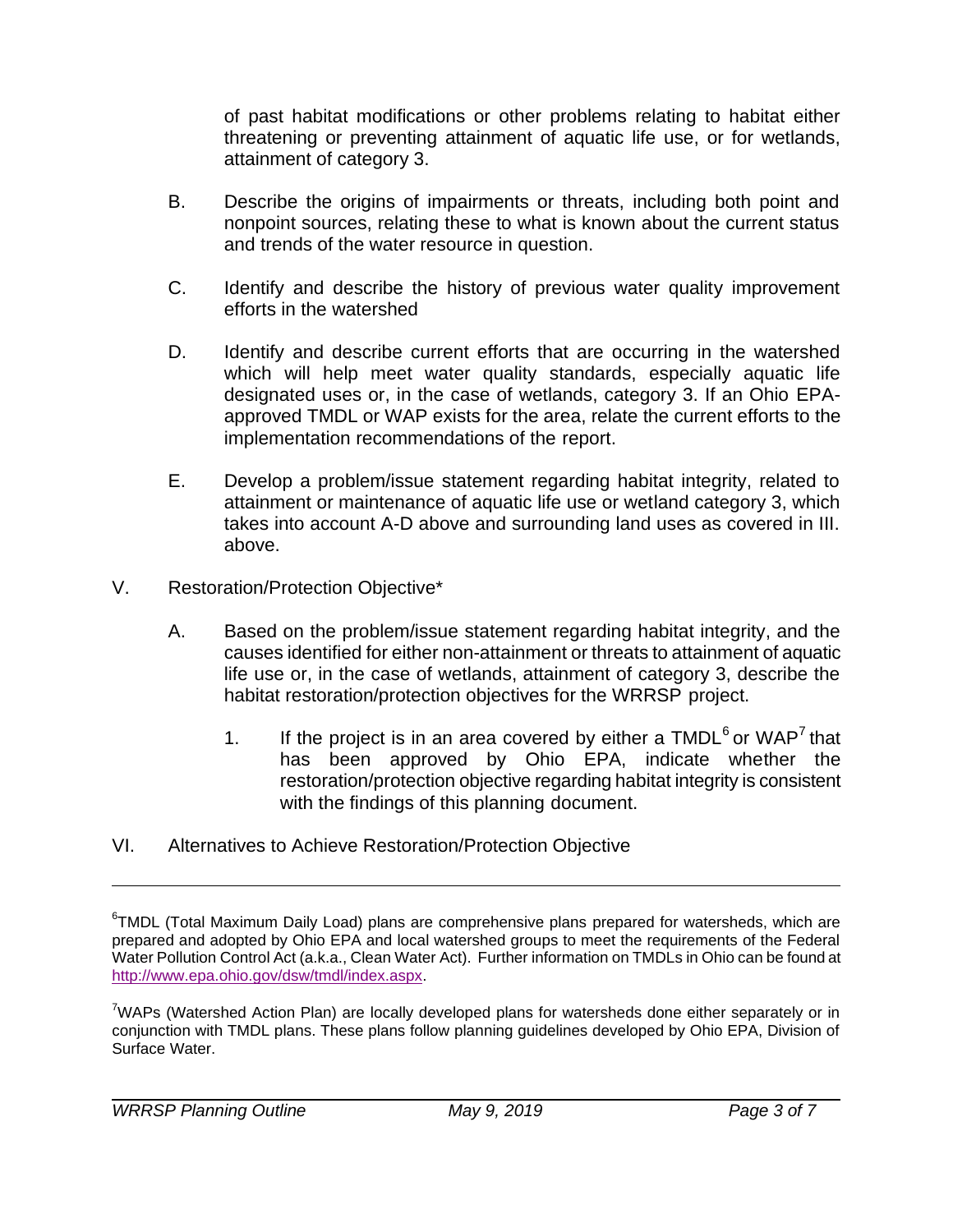- A. Develop alternatives to meet the identified habitat needs which will achieve the stated restoration/protection objective. The alternatives should address the following items.
	- 1. For projects involving land acquisition, a comparison of fee simple land acquisition versus conservation easements.
	- 2. For projects involving habitat restoration and protection, different feasible alternative methods of restoring habitat should be considered.
	- 3. For projects involving protection of existing high-quality habitat, different management methods for protection should beconsidered.
	- 4. For projects involving potential acquisition of several properties within a defined corridor area, identify alternative acquisition/protection strategies.
	- 5. Develop preliminary cost estimates for all identified alternatives
	- 6. Identify, for all alternatives developed, the different parties that would be responsible for their implementation, indicating what the relationship would be between the parties relative to ownership of property rights and management responsibilities.
	- 7. If the project is located in a watershed with an Ohio EPA-approved TMDL or WAP, identify for alternatives developed whether or not they are included in the plans recommended measures forimplementation.
- VII. Selected Alternative and Basis for Selection
	- A. Based on a comparison of costs and the effectiveness of the different alternatives at achieving the restoration/protection objective, select the alternative which best achieves the objective at a reasonable cost.
	- B. If the project is located in a watershed with an Ohio EPA-approved TMDL or WAP, identify whether or not the selected alternative is included in the plans recommended measures for implementation.
- VIII. Implementation Plan for Selected Alternative
	- A. For all projects, the implementation plan should address the following items.
		- 1. Identify the parties responsible for implementing the project. This should include the: 1) sponsor(s), 2) owner(s) of the property(ies), 3) entity(ies) responsible for restoration of the property(ies) and 4) the entity(ies) responsible for the perpetual management of the property(ies).
		- 2. The qualifications of the parties responsible for restoration work and perpetual management of properties should be identified.
		- 3. Identify the agreements that will be put in place between the different responsible parties. These would typically include: the sponsorship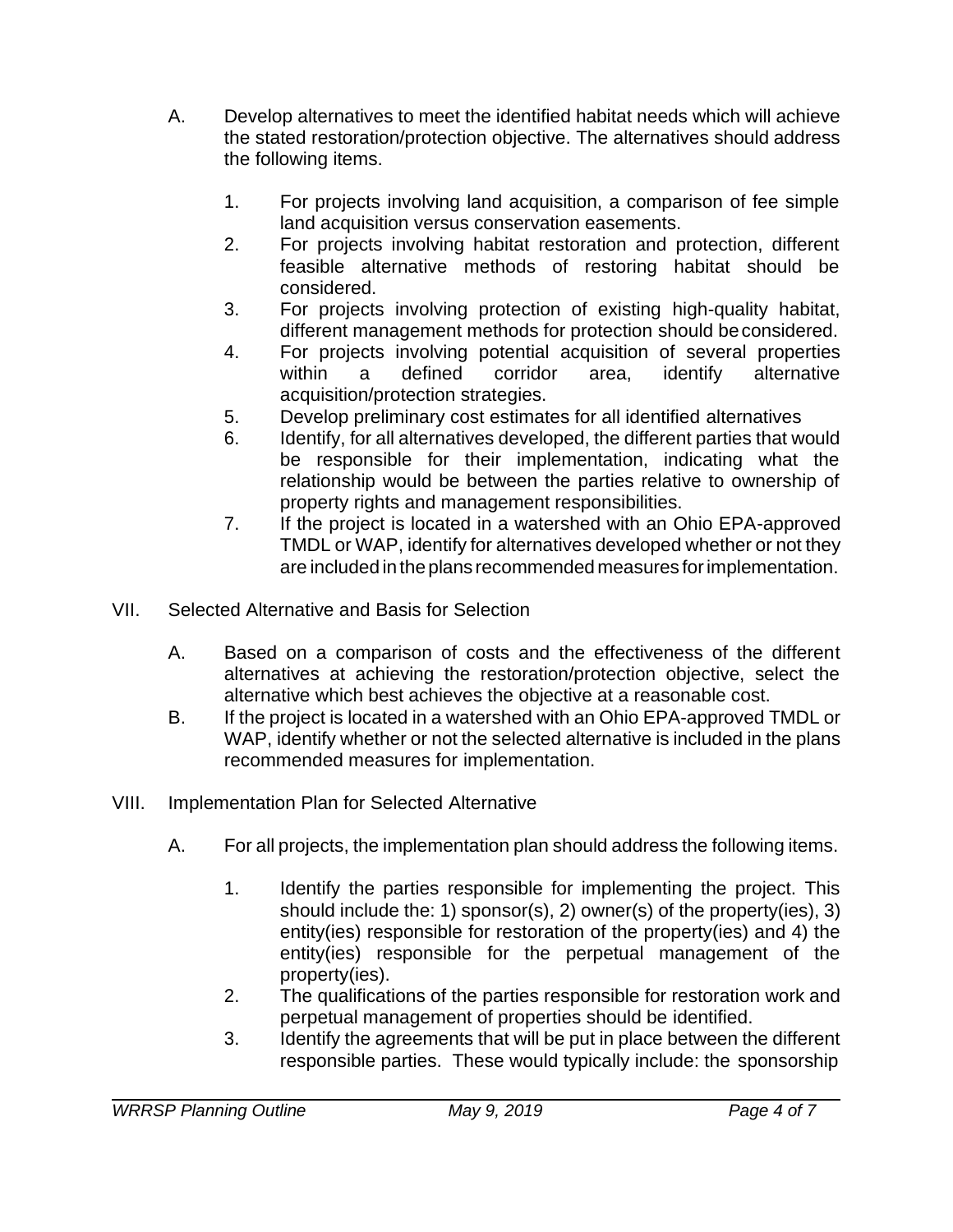agreement, and the environmental covenant agreement or conservation easements.

- 4. A detailed description of the tasks that will be performed to complete the project.
- 5. A detailed, line item budget for the project must be provided. The budget should specifically identify the costs for: land acquisition, restoration activities, and administration costs such as legal and appraisal expenses. Within these categories, the budget should break out the following costs: personnel, non-personnel, contractors and consultants, materials, equipment and labor. A format for the budget is provided in Appendix A to this outline.
- 6. A schedule for completion of the identified tasks, indicating by month the estimated time necessary for completing each task, as well as the entire project. This schedule should fit within the generally estimated time frame for construction and the one-year operation/certification period for the wastewater treatment facilities loan being used to sponsor the WRRSP project.
- 7. A plan for perpetual management of the properties. This plan should identify: a) who will be responsible for property management and the qualifications of their staff to undertake such work; b) the standards and management techniques that will be used to manage the properties to ensure that habitat quality is permanently maintained; and c) how property management will be funded.
- 8. A plan for monitoring properties. Follow-up monitoring should provide information on the success of restoration work, as well as the habitat quality of restored areas, addressing the following elements: a) the amount of acreage finally restored, including acreages of the various habitat types; b) for streams, the resulting QHEI value for the restored or protected habitats; c) for wetlands, the ORAM score for the restored or protected habitats; and d) if available, the aquatic life use of the restored or protected water resources. The plan should provide for annual reporting on the progress of restoration work and on protection of habitats.
- B. For projects involving either 1) fee simple land acquisition or 2) acquisition of a conservation easement for properties defined at the time of plan preparation, an appraisal of the property must be provided by a certified appraiser.
	- 1. For fee simple land acquisition, the appraisal should identify the fair market value of the property, based on an analysis of the property and sales of comparable properties in the local area.
	- 2. For easement acquisition, the appraisal should identify the fair market value of the property rights being acquired through the conservation easement and the value of the residual rights retained by the property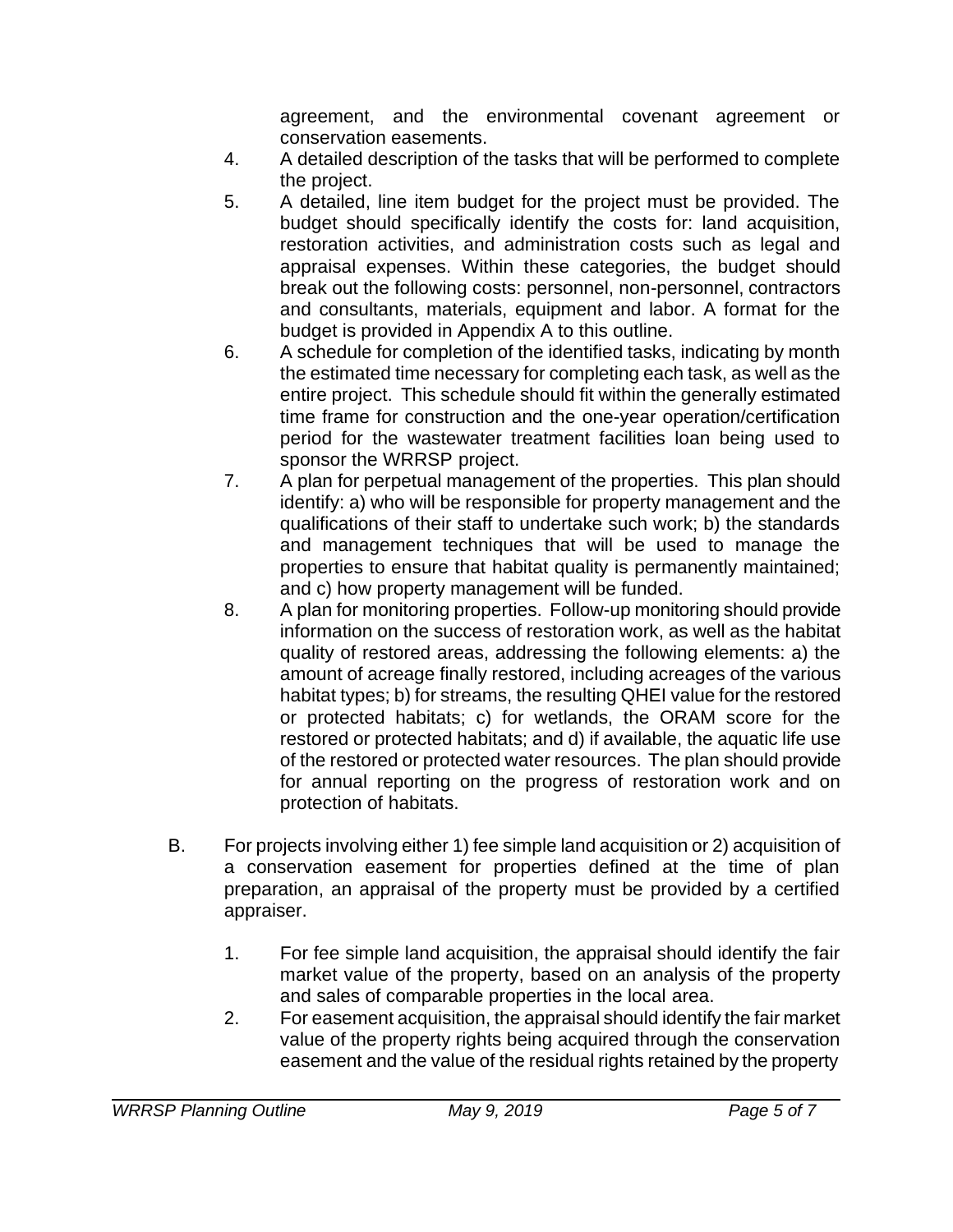owner, based on an analysis of the property and sales of comparable properties in the local area.

- 3. For all properties, a title search of the property should be assembled and provided, along with an attorney=s opinion identifying all encumbrances on the title and the effect of the encumbrances on the property restrictions to be applied, as applicable, through either an environmental covenant or conservation easement.
- C. For projects involving acquisition of a number of potential properties within a defined corridor (termed corridor projects), the following items should be addressed in lieu of B above.
	- 1. Provide the long-term acquisition and restoration/protection strategy for the corridor. This should encompass both earlier and later acquisition efforts and acquisition efforts by other entities.
	- 2. Define the criteria to be used for selection of properties for acquisition within the corridor area, based on achieving the restoration/protection goals for the corridor.
	- 3. Identify priority properties for acquisition, based on the selection criteria and the availability of properties at the time of plan preparation.
	- 4. Identify the monetary value of the priority properties, based either on appraisals, comparable sales, or another equivalent valuation of property in the area. This value will be used to develop Exhibit 1-A of the loan agreement. Subsequent to loan award, at the time of acquisition of properties, either in fee simple or conservation easements, appraisals from certified appraisers will need to be provided as part of the document submitted to justify the disbursement of funds for the acquisition. The appraisals from certified appraisers should address the elements identified in B above.
	- 5. Provide a plat map of the corridor area, showing the boundaries of the corridor area and all properties within the corridor area. Properties identified as priorities for purchase should be shown, along with priority sequence for WRRSP funding, on the map.
- D. For projects involving restoration, where restoration plans can only be completed after land acquisition is completed, the preliminary implementation plan submitted prior to loan award will cover in detail the items in A above through item 3 and also addressing items 4-8 to the extent possible. A final implementation plan will then be completed and submitted after land acquisition, completely addressing items 4-8.